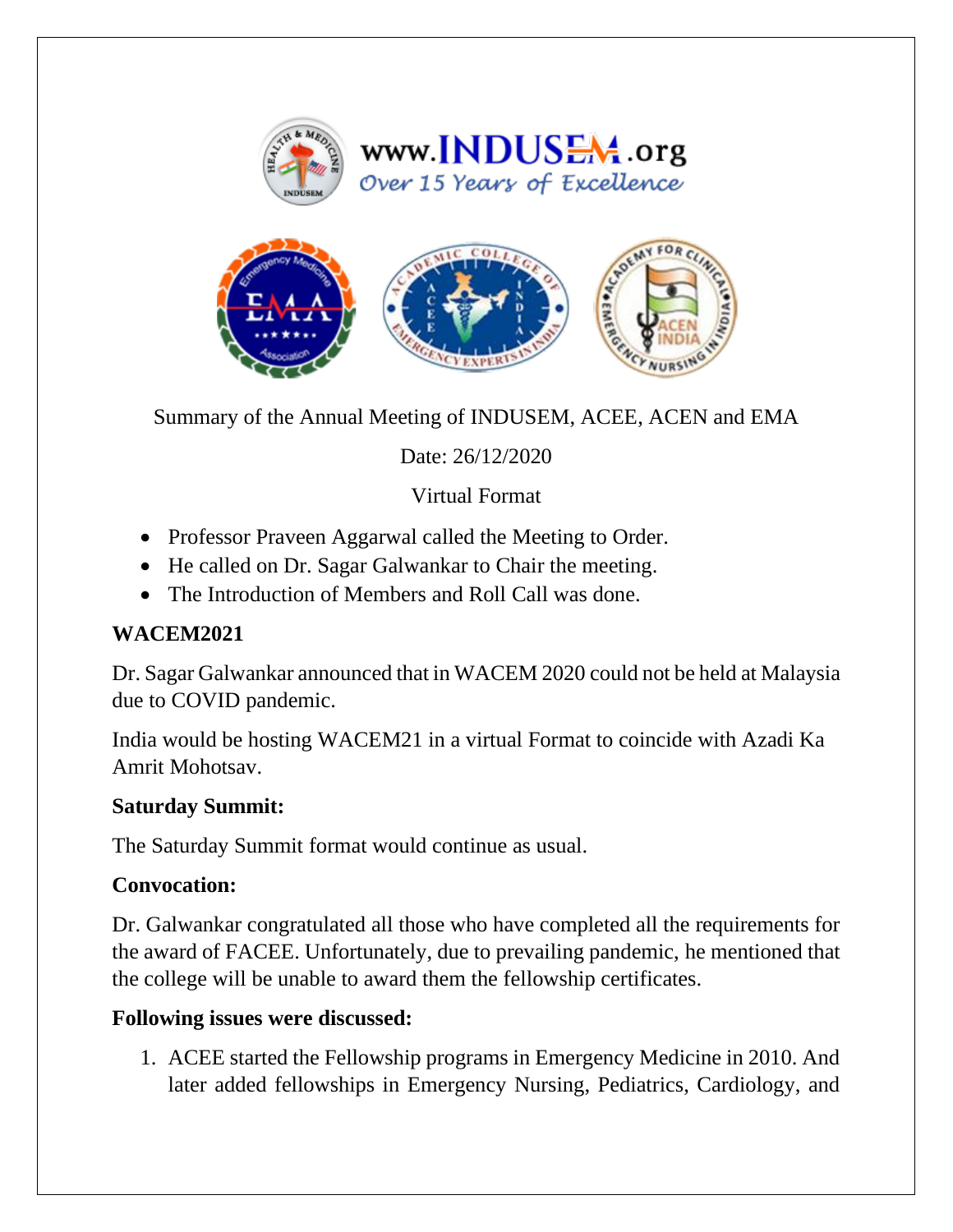Toxicology. We need to strengthen the College by motivating more and more residents to join the Fellowship programs. First year residents should be asked to join the fellowship programme in Emergency Medicine so that they can read the book within a year. Those who have completed MD or DNB in EM should be asked to join Fellowships in Emergency Cardiology, Toxicology and Pediatrics.

- 2. The question bank for fellowship in Emergency Medicine was prepared by the US faculty way back in 20009-10. Therefore, we need to completely revamp and revise the questions. For this we will need help from all the fellows of ACEE particularly those who have joined as a Faculty in a medical college or hospital. We intend to have a big question bank so that the majority of questions are not repeated.
- 3. Motivate MBBS students and interns to take up EM when they are posted with you. This is possible if you take responsibility of teaching and training the students and interns while they are with you in the EM. Tell them that EM is a unique specialty which is totally different from other disciplines. EM does not have the so called "routine" cases. Every case is unique and gives excitement to the physicians. Motivate them by informing them that Emergency medicine is a fast paced, team-oriented specialty that focuses on rapid evaluation and treatment of patient population consisting of pediatric, adult and elderly, male and females, rich and poor. You should give a background as to how the specialty developed over the past one decade in India. Inform them that the specialty of emergency medicine has evolved drastically over the decade and is increasingly getting a popular choice among medical students.
- 4. Due to COVID, the training of residents of all disciplines including EM has suffered. We hope that normalcy will be restored within next six months or so. During the intervening period, please formulate a rotation policy of residents to various specialties so that they get maximum training. The tendency to post them only in the ICUs should be done away with as the residents require training in assessing and managing patients in the non-ICU settings is also required. For example, majority of orthopedics traumatic and non-traumatic emergencies are at present tackled by orthopedicians only.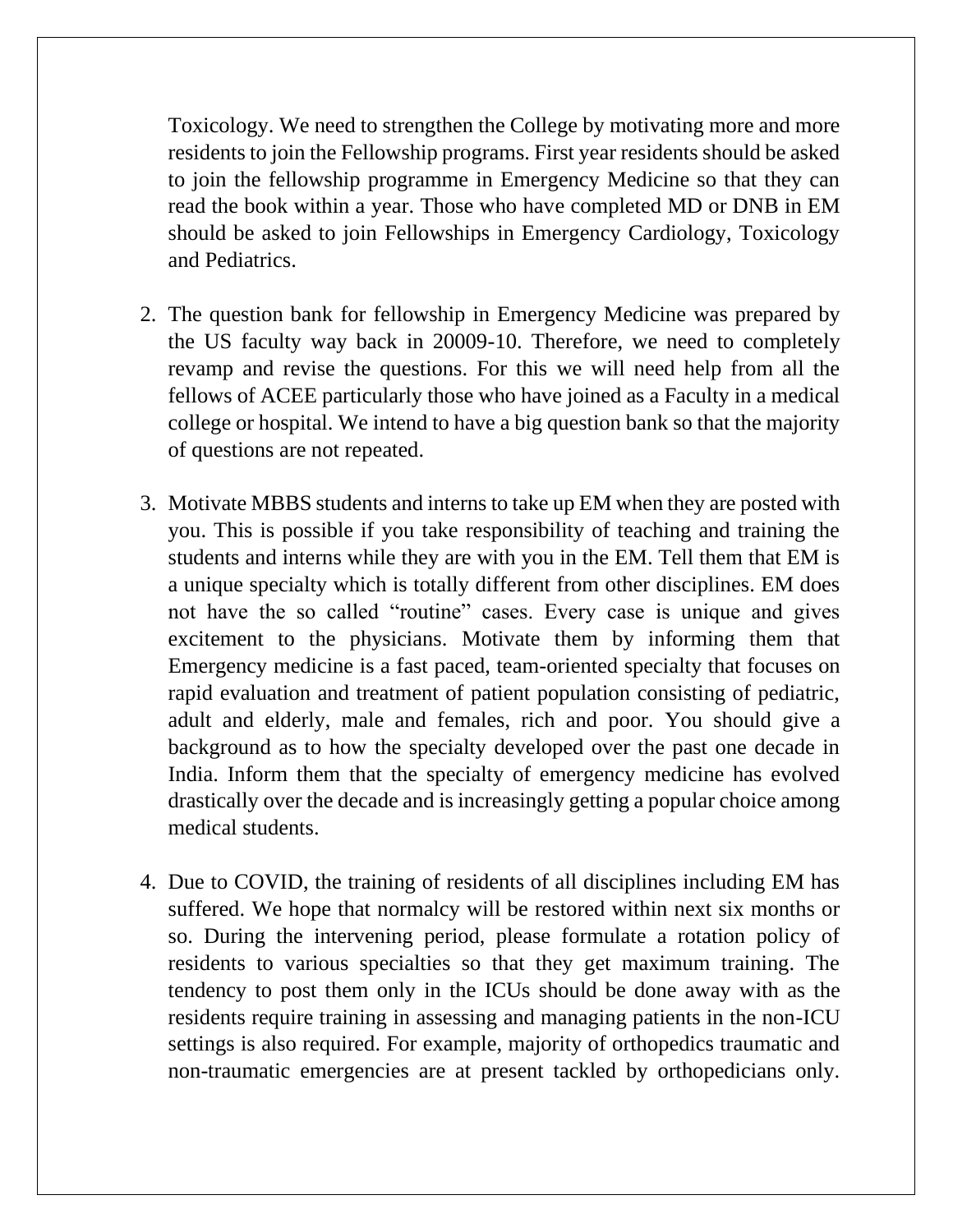Please ensure that our residents are trained in providing emergency care to all types of patients.

- 5. Research is an important component of any discipline, bit it is crucial in the field of Emergency Medicine as the mortality and morbidity remain high. One of the aims of the College is to encourage its Fellows to develop research projects related to critical illnesses and injuries. I urge the Fellows of the College to write multicentric research projects so that meaningful results can be drawn by including larger sample.
- 6. Dr. Sagar again emphasized about the BigData. Please encourage the residents working under you to upload their thesis at ViGyanCentral which will create a big repository of research conducted in India.
- 7. A lot of openings are going to come in medical colleges, both for senior residency and faculty jobs. We will make a WhatsApp group to disseminate the information available to anyone regarding availability of jobs in various colleges and hospitals.
- 8. At present, we generally hold conferences mainly for the residents of EM. What we require is to train those who are practicing at the most peripheral levels. A doctor at the periphery of the medical system has no scope for getting training in emergency medicine. Therefore, please ensure that you as the Fellows of the College organize CMEs and workshops in the region of your practice for the primary care doctors.

Finally, our vision is that by 2025-26, majority of our patients would have access to MCI or NBE certified emergency physicians whenever they visit an ED. Your suggestions to the College to achieve this vision will be very helpful.

We are constantly pursuing with NMC to remove certain anomalies in the MSR which are still present regarding the EM specialty

# **Faculty Criteria:**

For a DNB seat to be accredited, the National Board stipulates that the hospitals must have three full time EM consultants including a full time senior consultant with an MD in emergency medicine or related speciality, have eight years post graduate